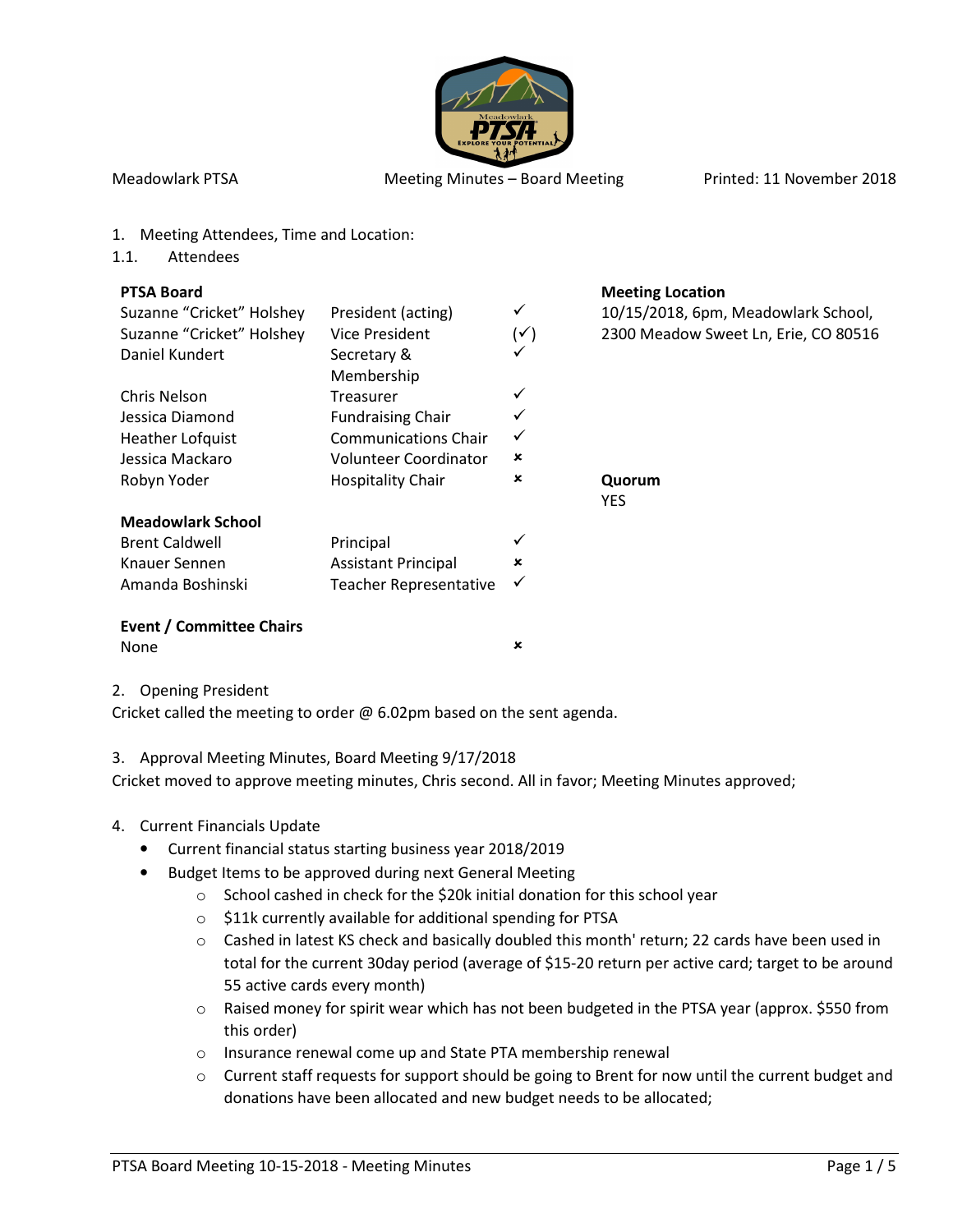

- 5. Other Topics and Discussion Items
- 5.1. PTSA Organizational Updates:
	- Status Position of the President
		- o There has been no additional interest from the membership
	- Board Positions, Roles and Responsibilities
		- $\circ$  PTSA to think about staggering the elected board member terms in order to better stagger them
		- $\circ$  PTSA must do a better job to mingle more with the membership to bring in some more interested people
		- $\circ$  The board positions for the president / VP have to be further discussed on how to further align the positions of the president and the VP depending on how to continue these functions
		- $\circ$  Update and review the roles and responsibilities and Org chart for additional inputs and updates
	- Changes to Bylaws
		- o We have not heard back from Boulder Valley council on the current version
		- o Stagger the terms within the by-laws for the elected officers
		- $\circ$  Keeping the president/vp positions for now and not a co-leadership
		- $\circ$  PTSA board to reconsider the volunteer coordinator being back on the board --> Talk to Jessica
	- Increase Membership
		- $\circ$  Check for some options to increase membership and what can be done for these in order to update the membership community
		- o Send out another invite to increase membership from this point
		- $\circ$  Do a parent's community event to reach out as membership event and get community together; Jessica D to plan something on how this could be happening
		- o PTSA renewal letter for the current members to re-join the PTSA
- 5.2. Fundraising Topics:
	- Current Fundraising and planned activities
		- o Miners Tavern has happened
		- o Current fundraisers planned as on the calendar form the PTSA
		- $\circ$  Chris or Heather to help at the next Family Academy to hand out KS cards for Jessica D
		- $\circ$  Parking sign for the PTA parking --> Denise to investigate the cost for the parking signs for two signs
		- o PTSA to determine what could be done with the final signs
		- o Create a google form for the KS cards requests
		- o Do the Nutcracker tickets as a trial for this year
		- Fall Talent Show
			- o Talent show is a GO and Jessica to link up with the school staff for organization
			- o Jessica to look to find someone to chair this event with her for future events
		- Sister School Sponsoring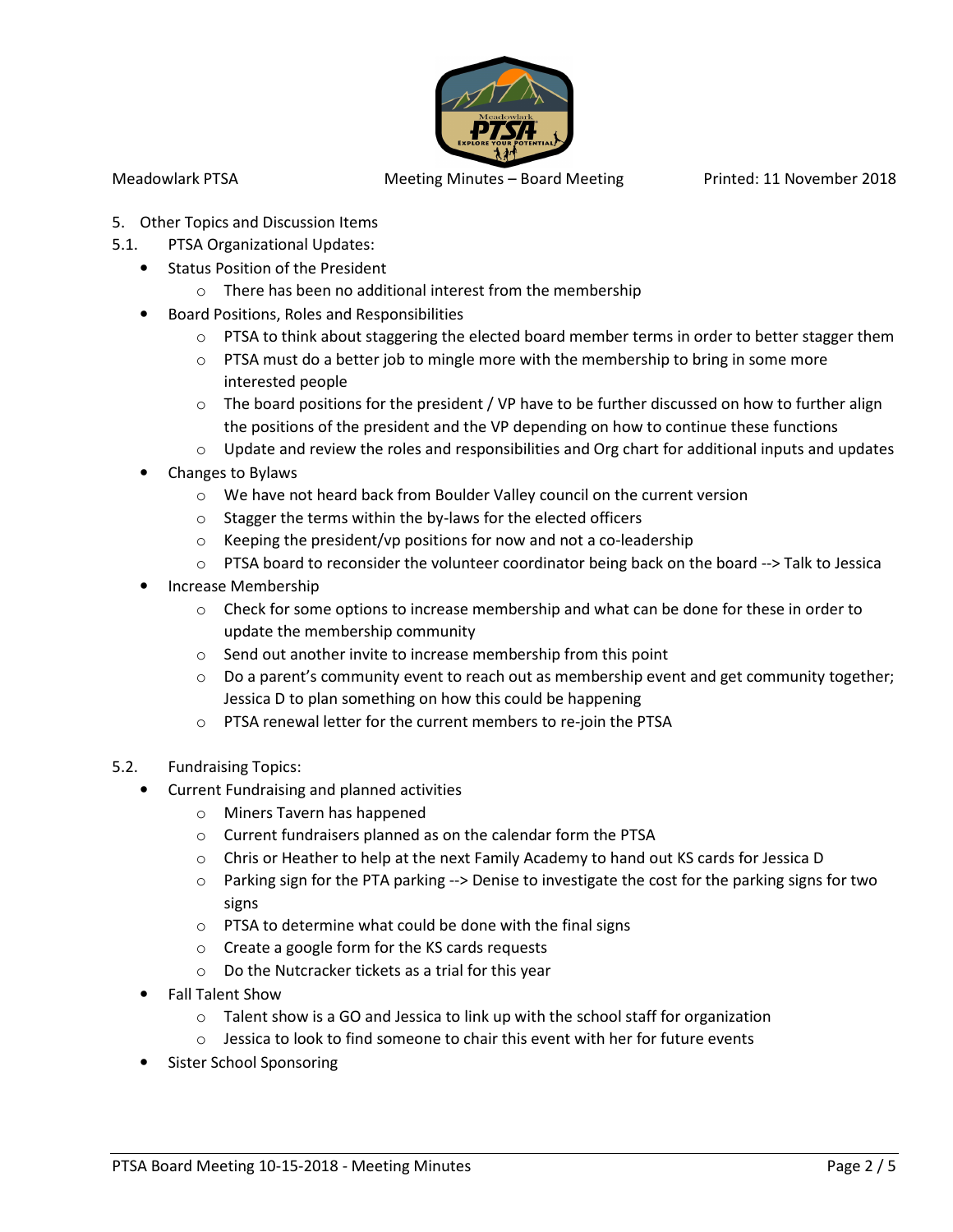

- $\circ$  Generally, the board likes the idea about doing something like this however, there will have to be some further discussions about the execution of this idea; potential financial spending would have to be approved by the general membership
- Market Day Local: Jessica to investigate it and get this set up
- Mingle to be started in January again
- 5.3. Volunteer Topics
	- Current Status Volunteer Coordination
	- Volunteer of the Month award
- 5.4. PTSA Upcoming Events October/November
	- Upcoming Events October which need to be supported
		- o Book Fair needs additional people
		- o Chris to be @ Parent Academy to hand out the KS cards
		- $\circ$  BVSD contracted with external vendor to clear district volunteers; Jessica M to update information
		- $\circ$  HelpAtSchool still needs additional updates to make it work with the Meadowlark Setup
	- Upcoming Events November which need to be supported
		- o Family Academy
	- Reflections and Destination Imagination
		- o Yes, we are planning to do Reflections
		- o Cricket to reach out people to get this running
- 5.5. Update and Inputs / Requests Meadowlark School
	- Inputs from Principal / Teacher Representative
		- o Academic tutor position is posted and will be support 3rd/4th grade community support; 3hrs per day for all student contact days; paid from PTSA money
		- o Student scholarships have been used
		- o Exploring Maker Space and hold off until there is some money needed
		- o Probably not enough teacher support for running all the club ideas
		- $\circ$  More direction and ideas on how to further improve/update the maker space
- 5.6. Other Items
	- None
- 6. Motions

| <b>Motion</b>                                        | <b>Move</b> | Second | Vote         |
|------------------------------------------------------|-------------|--------|--------------|
| Approval of Meeting Minutes, Board Meeting 9/17/2018 | Cricket     | Chris  | All in favor |
|                                                      |             |        |              |

# 7. Other Discussions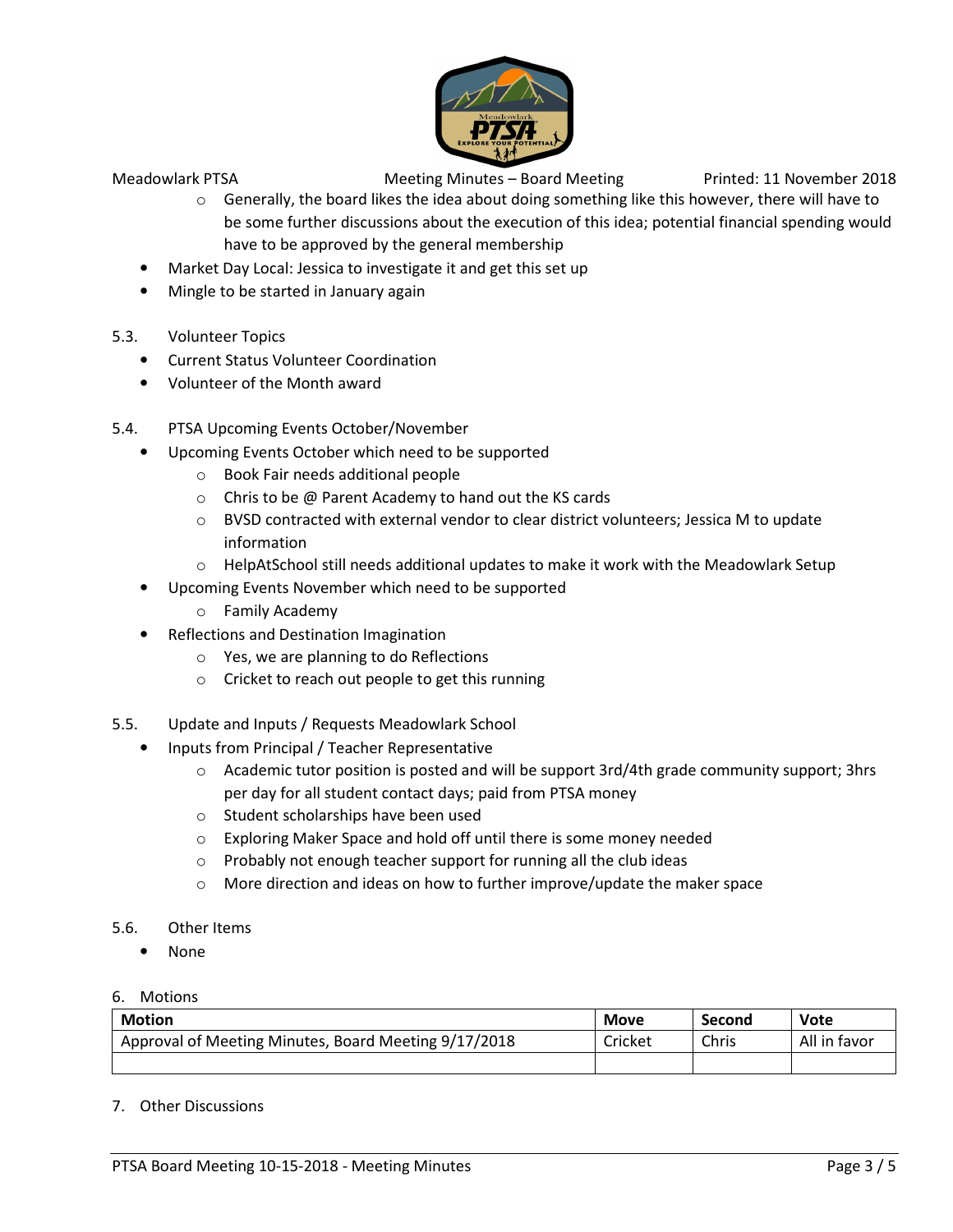

- None other
- 8. Action Items List / Planned topics next Board Meeting
- 9. Closing Cricket adjourned the meeting @ 8:10pm.

Meeting Minutes Date / Signature

Arroll live

Daniel Kundert, Secretary